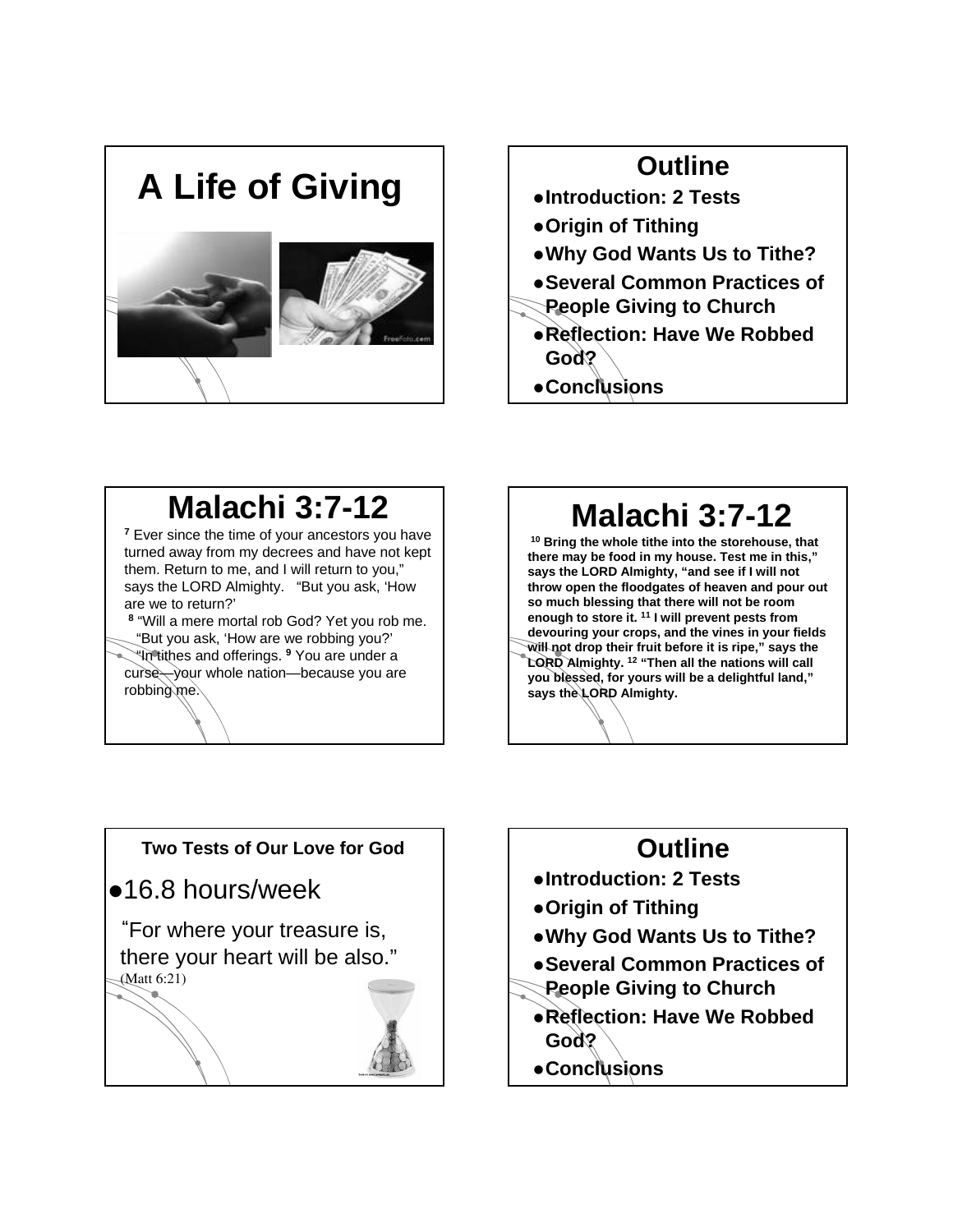### Origin of Tithing **<sup>18</sup> Then Melchizedek king of Salem brought out**

**bread and wine. He was priest of God Most High, <sup>19</sup> and he blessed Abram, saying, "Blessed be Abram by God Most High, Creator of heaven and earth. <sup>20</sup> And praise be to God Most High, who delivered your enemies into your hand." Then Abram gave him a tenth of everything.**

#### $(Genesis 14:18-20)$

## Origin of Tithing



 $\bullet$ "I give to the Levites all the tithes in Israel as their inheritance in return for the work they do while serving at the tent of  $meeting.$  (Numbers 18:21)

#### **Does it Apply only to the OT time?**

z **<sup>23</sup> "Woe to you, teachers of the law and Pharisees, you hypocrites! You give a tenth of your spices—mint, dill and cumin. But you have neglected the more important matters of the law—justice, mercy and faithfulness. You should have practiced the latter, without neglecting the former.**<sup>1</sup>

The Principle of Giving in NT • Each of you should give what

you have decided in your heart to give, not reluctantly or under compulsion, for God

loves a cheerful giver. (II Corinthians 9:6-7 )

## **Outline**

- z**Introduction: 2 Tests**
- z**Origin of Tithing**

 $23:23$ )

- z**Why God Wants Us to Tithe?**
- z**Several Common Practices of People Giving to Church**
- z**Reflection: Have We Robbed God?**
- z**Conclusions**

**Why God Wants Us to Tithe?**

- Practical Needs
- •Faith, Hope and Love
- •Life of Giving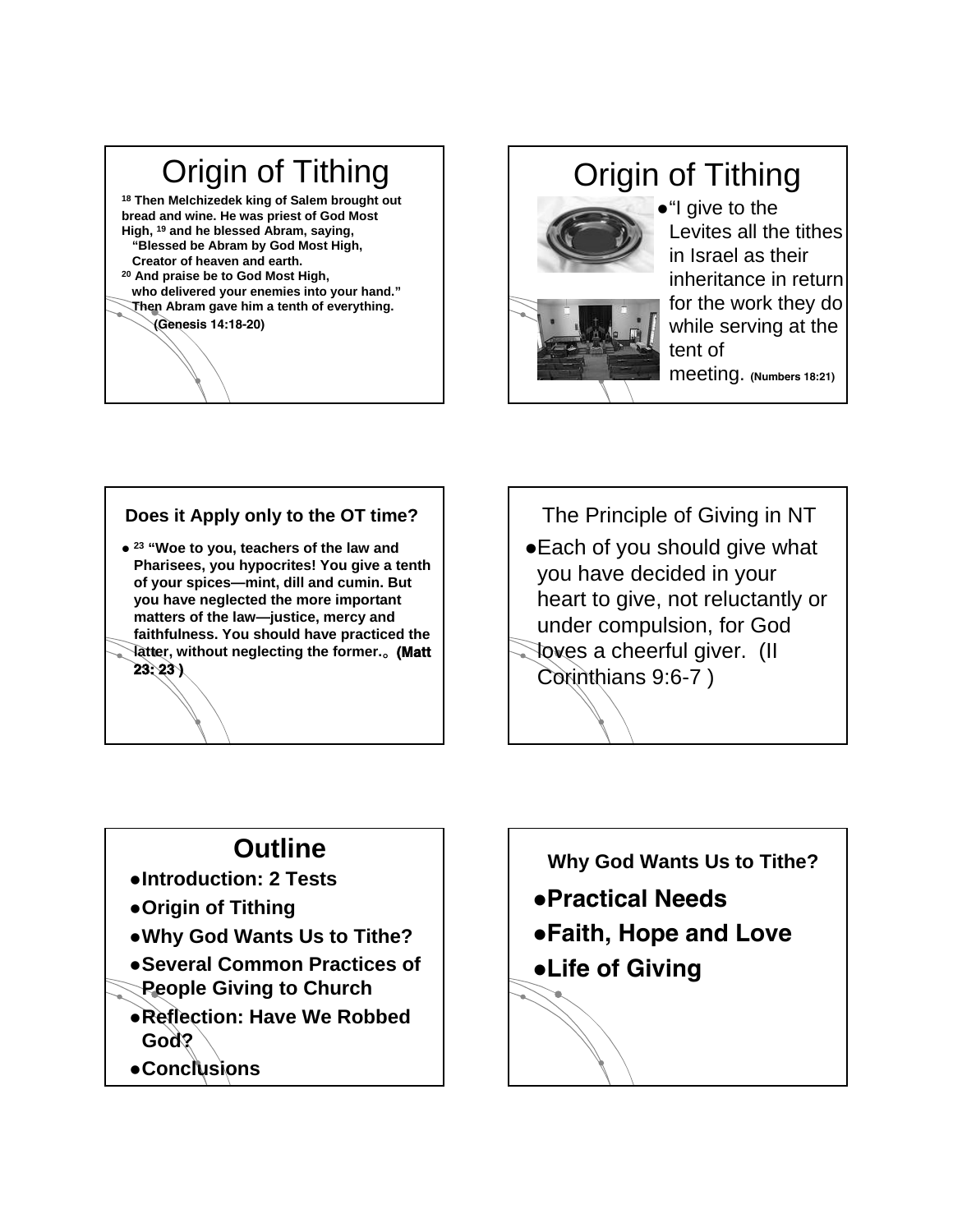





Several Common Practices

• On the first day of every week, each one of you should set aside a sum of money in keeping with your income, saving it up, so that when I come no collections will have to be made... (I Corinthians16:2)

## **Outline**

- z**Introduction: 2 Tests**
- z**Origin of Tithing**
- z**Why God Wants Us to Tithe?**
- z**Several Common Practices of**
- **People Giving to Church**
- z**Reflection: Have We Robbed God?**
- z**Conclusions**